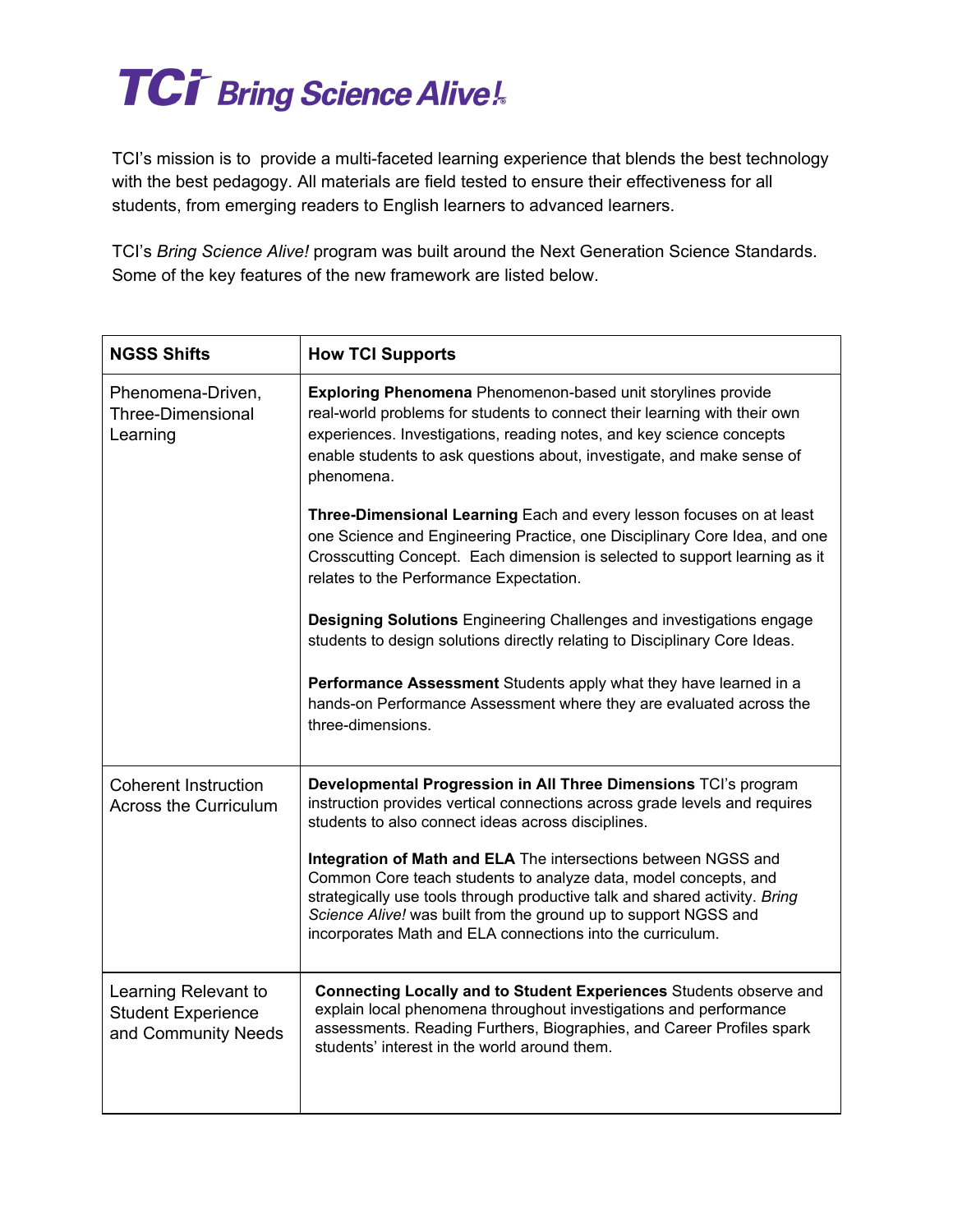

| <b>Explicit Focus on Environmental Principles</b> Environmental concepts are<br>woven throughout the program's phenomena-based expository text and<br>rich case studies, helping students understand the connections between<br>people and the natural world. |
|---------------------------------------------------------------------------------------------------------------------------------------------------------------------------------------------------------------------------------------------------------------|
|                                                                                                                                                                                                                                                               |

### **Program Components and Lesson Cycle**

TCI's *Bring Science Alive!* programs were designed with one primary goal—to help teachers implement the Next Generation Science Standards.

#### **Observing Phenomena**

- **●** *Integrated Phenomena* Each segment begins with an integrated phenomena that ties together multiple disciplines. Students create a rough model to explain the phenomenon and continue to revise it after each lesson.
- *Unit Anchoring Phenomenon* Every unit starts with a phenomenon students observe and are able to explain by the end of the unit.
- *Unit Storyline* Each unit has a storyline that allows students to dive into a real-world phenomenon. This story is laced throughout the unit.
- *Lesson Investigative Phenomenon* Students observe the phenomenon then ask related questions and write notes as they prepare for the lesson.

#### **Three-Dimensional Investigations**

- *Lesson Guide* At the heart of the *Bring Science Alive!* program are three-dimensional lessons that provide access for all students to the NGSS standards and framework. Following the detailed instructions in the Lesson Guide, students have the opportunity to practice all three dimensions through hands-on investigations, engineering challenges, and formative assessments.
- *● Materials Kits Bring Science Alive!* Materials Kits are prepared and organized to seamlessly integrate into each hands-on investigation, divided up per lesson for easy grab-and -go. Everything the teacher needs for an amazing lesson is in one box, delivered right to the school.
- *Student Text* Once students are engaged in the lesson phenomenon, they have a strong motivation to read. The Student Text features considerate and engaging text with engineering built right in. TCI text offers support with Text-to-Audio, Main Idea Viewer, Spanish Translations and more.
- *● Interactive Tutorial* Students then have an opportunity to interact with the content online in a variety of game-like question formats.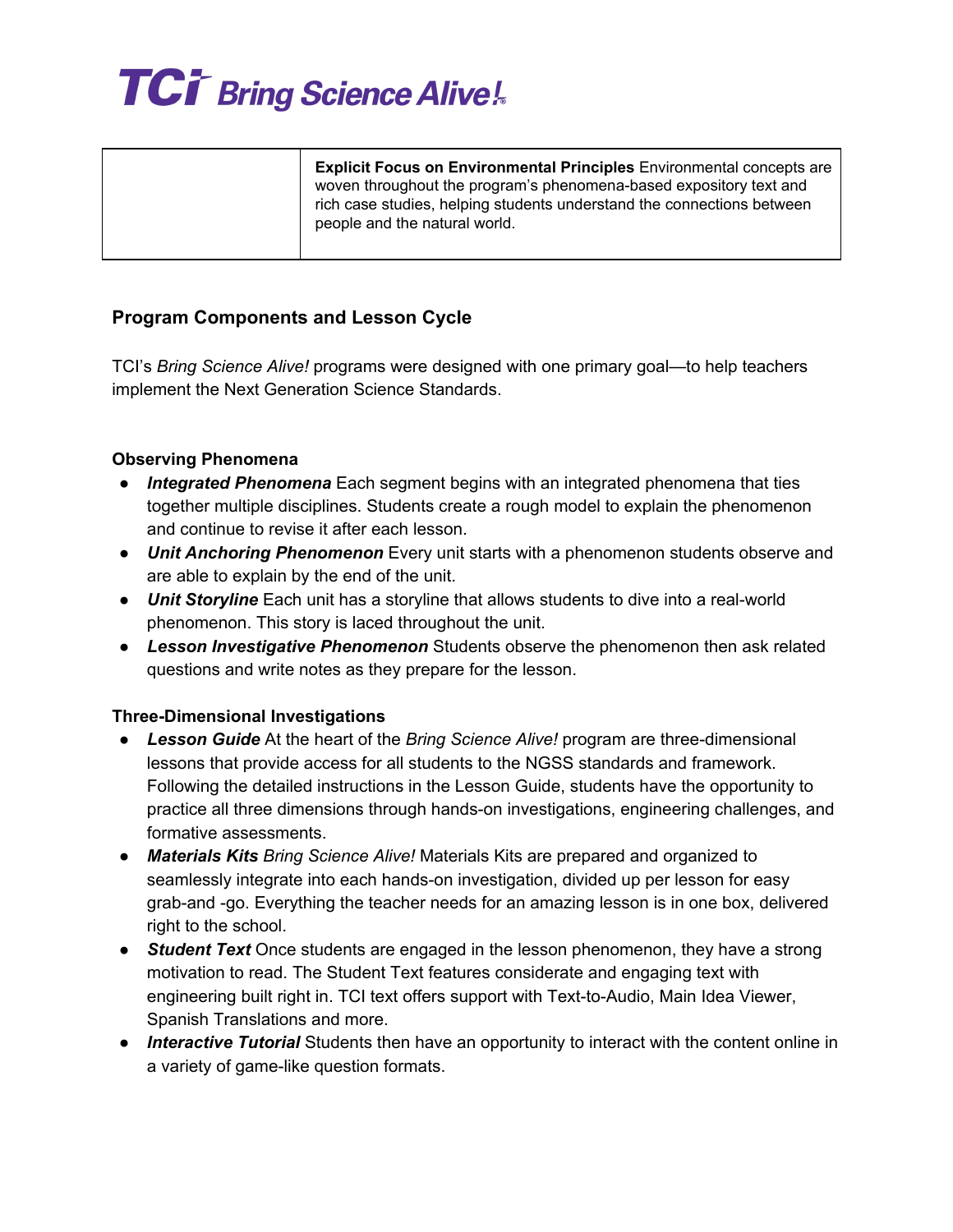# **TCi<sup>T</sup> Bring Science Alive!**

#### **Making Sense of Phenomena**

- *Interactive Student Notebook* As they read and conduct the investigations online and in class, students use the program's note-taking system to capture key information, building a comprehensive yet personal repository of three-dimensional learning.
- *Lesson Game* Following the lesson, students play the lesson game that will help them review key concepts and skills while providing formative assessment data to teachers.
- *Explaining the Lesson Phenomenon* Student tasks, including end-of-lesson and culminating exercises, are three-dimensional and build in complexity throughout the year and across years.

### **Three-Dimensional Assessments**

- *Lesson Assessments* Lesson Assessments include a variety of selected response and constructed response questions that incorporate the three dimensions within each lesson:Science and Engineering Practices, Crosscutting Concepts and Disciplinary Core Ideas. Analytical rubrics are available for the teacher.
- *Performance Assessment* Students apply what they have learned in a hands-on Performance Assessment where they are evaluated across the three-dimensions. The Performance Assessment not only allows teachers to assess student learning, but gives students a chance to demonstrate their learning in a meaningful way.

### **Our Process**

TCI's curriculum team is deeply rooted in NGSS and has worked with National Research Council since the development of the standards to ensure that our materials embody the philosophy and key shifts of the NGSS standards.

TCI has also assembled a Science Advisory Board that consist of top science educators from across the country. Our advisors are distinguished, nationally-known science education leaders, who guide us to make instructional decisions based on the latest and most solid research in their fields. Science Advisory Board members include:

- Marilyn Chambliss, Ph.D., Associate Professor of Education Emerita, University of Maryland
- Angelo Collins, Ph.D., Associate Dean School of Education and Counseling Psychology, Santa Clara University, Santa Clara, CA
- Ron Korenich, Ed.D., Educational Consultant, Retired Coordinator of Elementary Education, Fox Chapel Area School District, Pittsburgh, Pennsylvania
- Kathleen Peasley, Ph.D., Associate Superintendent and Science Consultant, Gratiot-Isabella Regional Education Service District, Ithaca, Michigan
- Steven A. Schneider, Ph.D., Senior Program Director, Science, Technology, Engineering, and Mathematics (STEM), WestEd